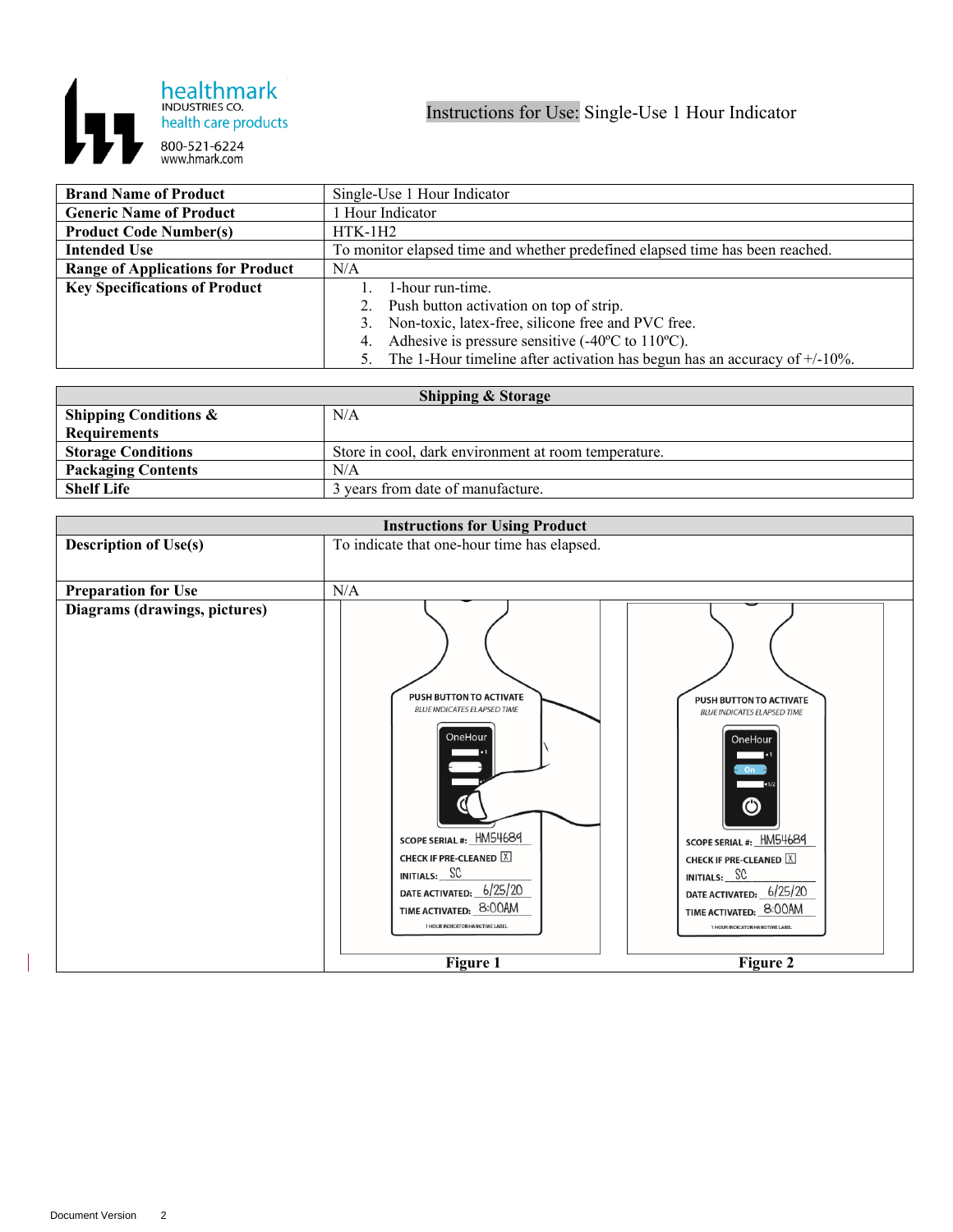|                                          | <b>PUSH BUTTON TO ACTIVATE</b><br><b>BLUE INDICATES ELAPSED TIME</b><br>OneHour<br>PUSH BUTTON TO ACTIVATE<br><b>BLUE INDICATES ELAPSED TIME</b><br>◉<br>OneHout<br>SCOPE SERIAL #: HM54689<br><b>CHECK IF PRE-CLEANED X</b><br>SCOPE SERIAL #: HM54689<br>INITIALS: SC<br>CHECK IF PRE-CLEANED X<br>DATE ACTIVATED: 6/25/20<br>INITIALS: SC<br>DATE ACTIVATED: 6/25/20<br>TIME ACTIVATED: 8:00AM<br>TIME ACTIVATED: 8:00AM<br>1 HOUR INDICATOR HANGTIME LABEL<br>Figure 4<br>Figure 3 |
|------------------------------------------|----------------------------------------------------------------------------------------------------------------------------------------------------------------------------------------------------------------------------------------------------------------------------------------------------------------------------------------------------------------------------------------------------------------------------------------------------------------------------------------|
| <b>Steps for Use of Product</b>          | Fill in the information on the designated lines (i.e., Scope Serial #, Check box If Pre-<br>1.<br>Cleaned, Initials, Date Activated, Time Activated.). Then, firmly squeeze the button                                                                                                                                                                                                                                                                                                 |
|                                          | to activate the indicator with your thumb ensuring the button has fully collapsed (if                                                                                                                                                                                                                                                                                                                                                                                                  |
|                                          | activation line does not appear within 2 minutes, re-squeeze the button). (Fig. 1)<br>2.<br>When "On" appears in the blue activation line, the indicator has begun logging time.                                                                                                                                                                                                                                                                                                       |
|                                          | (Fig. 2)                                                                                                                                                                                                                                                                                                                                                                                                                                                                               |
|                                          | Loop the self-looping label to the device. (Fig. 3)                                                                                                                                                                                                                                                                                                                                                                                                                                    |
|                                          | The blue dye will continue to progress to show the $\frac{1}{2}$ hour mark and 1-hour mark<br>4.                                                                                                                                                                                                                                                                                                                                                                                       |
|                                          | elapsed time has been reached. (Fig. 4). If reprocessing has been delayed beyond the<br>allotted time indicated on the indicator, follow the manufacturer's policy for delayed                                                                                                                                                                                                                                                                                                         |
|                                          | reprocessing of the item.                                                                                                                                                                                                                                                                                                                                                                                                                                                              |
| <b>Interpretation of Results</b>         | Failure to adequately squeeze can slow the progression of the time indicator.                                                                                                                                                                                                                                                                                                                                                                                                          |
| <b>Contraindications of Test Results</b> | N/A                                                                                                                                                                                                                                                                                                                                                                                                                                                                                    |
| Documentation                            | N/A                                                                                                                                                                                                                                                                                                                                                                                                                                                                                    |
| <b>Special Warnings and Cautions</b>     | For indoor use only. Not for use outdoors or in high or low temperature conditions.                                                                                                                                                                                                                                                                                                                                                                                                    |
| <b>Disposal</b>                          | Single-use. Dispose of in compliance with facility policy.                                                                                                                                                                                                                                                                                                                                                                                                                             |

| <b>Reprocessing Instructions</b>            |                                                                               |  |
|---------------------------------------------|-------------------------------------------------------------------------------|--|
| <b>Point of Use</b>                         | N/A                                                                           |  |
| <b>Preparation for Decontamination</b>      | N/A                                                                           |  |
| <b>Disassembly Instructions</b>             | N/A                                                                           |  |
| <b>Cleaning – Manual</b>                    | N/A                                                                           |  |
| <b>Cleaning - Automated</b>                 | N/A                                                                           |  |
| <b>Disinfection</b>                         | N/A                                                                           |  |
| <b>Drying</b>                               | N/A                                                                           |  |
| <b>Maintenance, Inspection, and Testing</b> | N/A                                                                           |  |
| <b>Reassembly Instructions</b>              | N/A                                                                           |  |
|                                             |                                                                               |  |
| Packaging                                   | N/A                                                                           |  |
| <b>Sterilization</b>                        | N/A                                                                           |  |
| <b>Storage</b>                              | N/A                                                                           |  |
|                                             |                                                                               |  |
| <b>Additional Information</b>               | Single use.<br>$\bullet$                                                      |  |
|                                             | The 1-Hour timeline after activation has begun has an accuracy of $+/-10\%$ . |  |
| <b>Related Healthmark Products</b>          | N/A                                                                           |  |
| <b>Other Product Support Documents</b>      | Labeling Brochure, Labeling Price List                                        |  |
| <b>Reference Documents</b>                  | N/A                                                                           |  |
| <b>Customer Service Contact</b>             | Healthmark Industries Company, Inc.                                           |  |